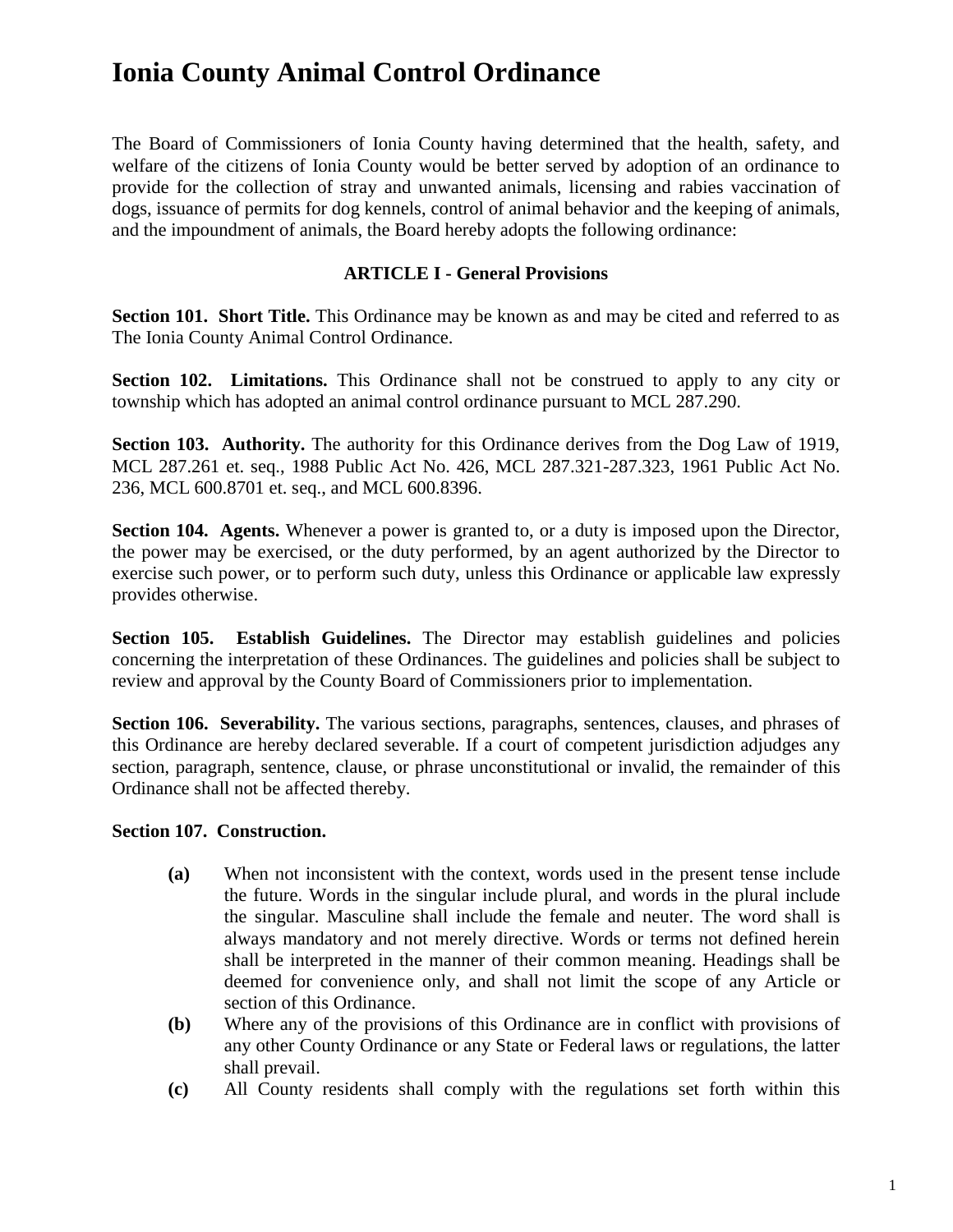Ordinance.

**(d)** All fees and charges established by the Board of Commissioners shall be charged by the Department. The Department reserves the right to charge all applicable fees for impoundment and/or boarding fees as set forth by the Board of Commissioners. The Treasurer of the County of Ionia shall receive all fees collected by the Department for the issuance and recording of licenses and other services.

### **ARTICLE II - Definitions**

**Section 201. Definitions.** Whenever the following terms are used they shall have the meanings set forth in this article.

**Section 202. Animal Control Officer** shall mean any agent of the Department, designated by the Director, to enforce this Ordinance or state laws pertaining to control of dogs or other animals, and having the qualifications set forth in the Dog Law of 1919, MCL 287.261 et. seq*.*, and Animal Control certification as prescribed by Department of Agriculture, and Michigan Association of Animal Control Officers.

**Section 203. Animal Shelter** shall mean the animal kenneling facility used by Ionia County to house stray or unwanted animals. The Animal Shelter is a part of Ionia County and is under the County's management and jurisdiction.

**Section 204. Director** shall mean the Director of the County department authorized by the Board of Commissioners to implement this ordinance, or his/her designee.

**Section 205. Department** shall mean the County Department assigned to implement this Ordinance on behalf of the County.

**Section 206. Dog Kennel** shall mean any establishment where dogs are kept for the purpose of breeding, sale, training or sporting purposes.

**Section 207. Domestic animal** shall mean those species of animals that live under the husbandry of humans.

**Section 208. Exotic animal** shall mean any animal that is not commonly domesticated, or that is not native to the State of Michigan, or that, irrespective of its geographic origin, is of a wild or predatory nature, or that because of its size, vicious nature, or other characteristics, would constitute an unreasonable danger to human life or property if not confined in a safe and secure manner. It does not include such animals kept in bona fide public zoos, licensed laboratories, or circuses where the exotic animal is in the custody of an attendant at all times to ensure that such animal is securely confined. This definition includes wolf hybrid animals.

**Section 209. Hobby Kennel** means any place, residence or facility in the County that is authorized and licensed to own or keep multiple dogs for personal, non-commercial purposes and for which an additional license beyond an individual license is required.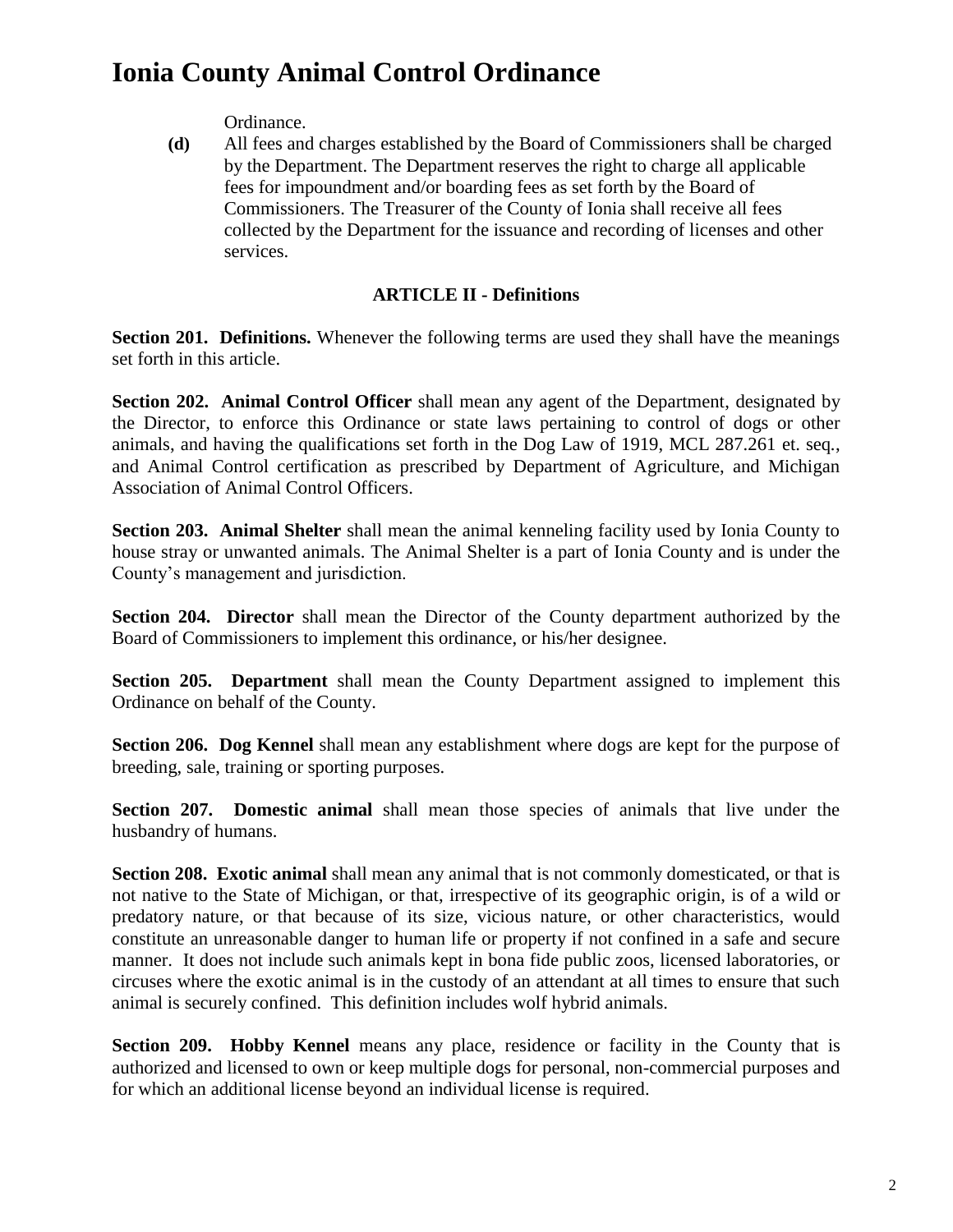**Section 210. Impound** shall mean the capture and/or taking into custody of an animal.

**Section 211. Owner**, when applied to the proprietorship of an animal for the purpose of this Ordinance, shall mean any person who has a right of property in an animal, or any person who keeps or harbors the animal in his or her care, and any person who permits an animal to remain on or about any premises occupied by him or her for seven consecutive days.

**Section 212. Person** shall mean an individual person, a firm, partnership, corporation, trust, or any association of persons.

**Section 213. Quarantine** shall mean the enforced isolation of any animal or group of animals or restriction of movement of an animal or group of animals, to or from any structure, premises, or area.

**Section 214. Stray** shall mean an animal that is not under the control of the owner and not on the owner's premises.

**Section 215. Barking Dog** shall mean any dog that barks, whines or howls in an excessive, continuous or untimely fashion, as determined at the discretion of the Director.

#### **Section 216. Nuisance Animal, Aggressive Animal, Dangerous Animal**

**Nuisance Animal** shall mean an animal running at large, on public or private property other than that of its owner or keeper, whose behavior constitutes a nuisance. Nuisance behavior shall include, but not be limited to: (a) making physical contact with a person or other animal in a harassing manner; (b) barking; or (c) damaging inanimate personal property.

**Aggressive Animal** shall mean an animal that exhibits menacing behavior on public or private property, including that of its owner or keeper. Menacing behavior shall include, but not be limited to: charging, scratching, toppling, teeth-baring, snapping, growling, or other predatory mannerisms, directed at a person or other animal in a place where the person or other animal is legally entitled to be.

**Dangerous Animal** shall mean an animal that bites or otherwise causes serious injury to a person or other animal on public or private property where the injured person or other animal is legally entitled to be, including the property of the animal's owner or custodian. An animal that is intentionally trained or conditioned to fight or guard, except for animals trained for law enforcement or service purposes while engaged in the activities for which they were trained, shall be considered a dangerous animal.

#### **Exceptions**

An animal shall not be considered a nuisance, aggressive or dangerous where its act is caused by; (a) an illness or injury suffered by the animal at the time of the act; (b) the negligent or reckless conduct of any person to whom the act is directed; (c) lawful hunting while the animal is under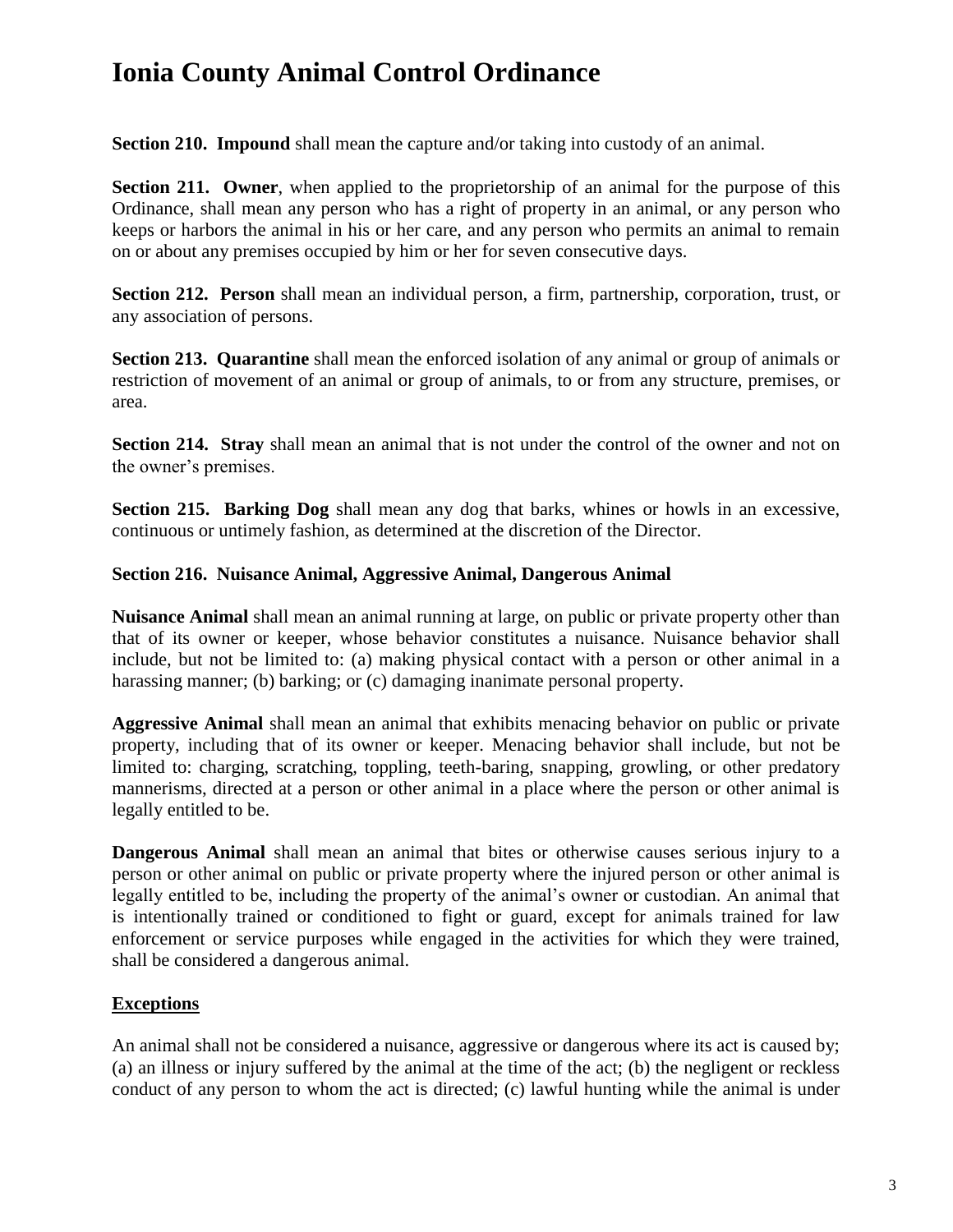the control of its owner or custodian; or (d) defense of the animal's owner, or members of the owner's family or household, or their property.

### **ARTICLE III - Collection of Stray and Unwanted Animals**

**Section 301. Capture.** The Director may capture or take into custody:

- **(a)** Dogs reasonably suspected to have contracted rabies;
- **(b)** Dogs which are unlicensed, or without current rabies vaccination certificates;
- **(c)** Dogs which are running loose or which are not held properly in leash while off the owner's property; except that this Section 301(c) shall not apply to a dog accompanying its owner while lawfully hunting;
- **(d)** Stray, unwanted, unlicensed, abandoned or abused animals;
- **(e)** Animals maintained contrary to any city or township ordinance other than an animal control ordinance adopted pursuant to MCL 287.290;
- **(f)** Any animal which has bitten a person;
- **(g)** Any animal which has killed a dog or cat.

Section 302. Observation. The Director may capture and take into custody, or accept and care for any animal held for observation at the recommendation of a doctor, a veterinarian, or the County Health Department.

**Section 303. Exhibition of Animals, Licenses or Certificates of Vaccination.** The Director may request that a person owning any dog exhibit the dog, the required vaccination certificate, or the current license and license tag for such dog.

**Section 304. Failure to Show License.** It shall be a violation of this Ordinance for any person upon whom a demand is made by the Director to fail or refuse to exhibit any dog, rabies vaccination certificate, license or tag.

**Section 305. Interference With the Director.** No person shall interfere with the Director or his/her agents while the Director or his/her agents are engaged in the performance of any act authorized by this Ordinance.

**Section 306. Unauthorized Removal From the Shelter.** No person shall remove any animal from the custody of the Director, nor shall any person remove any animal from the Animal Shelter, without first receiving permission from the Director.

**Section 307. Reclamation.** All reclaimed dogs must be licensed as specified in Articles IV and VII.

**Section 308. Private Property.** The Director and/or his or her designee are authorized to examine, capture, or rescue any animal, or to conduct inspections of all properties, public or private (excepting entry into the private areas of buildings, unless in possession of a search warrant), in conjunction with the fulfillment of the duties and responsibilities in this Ordinance.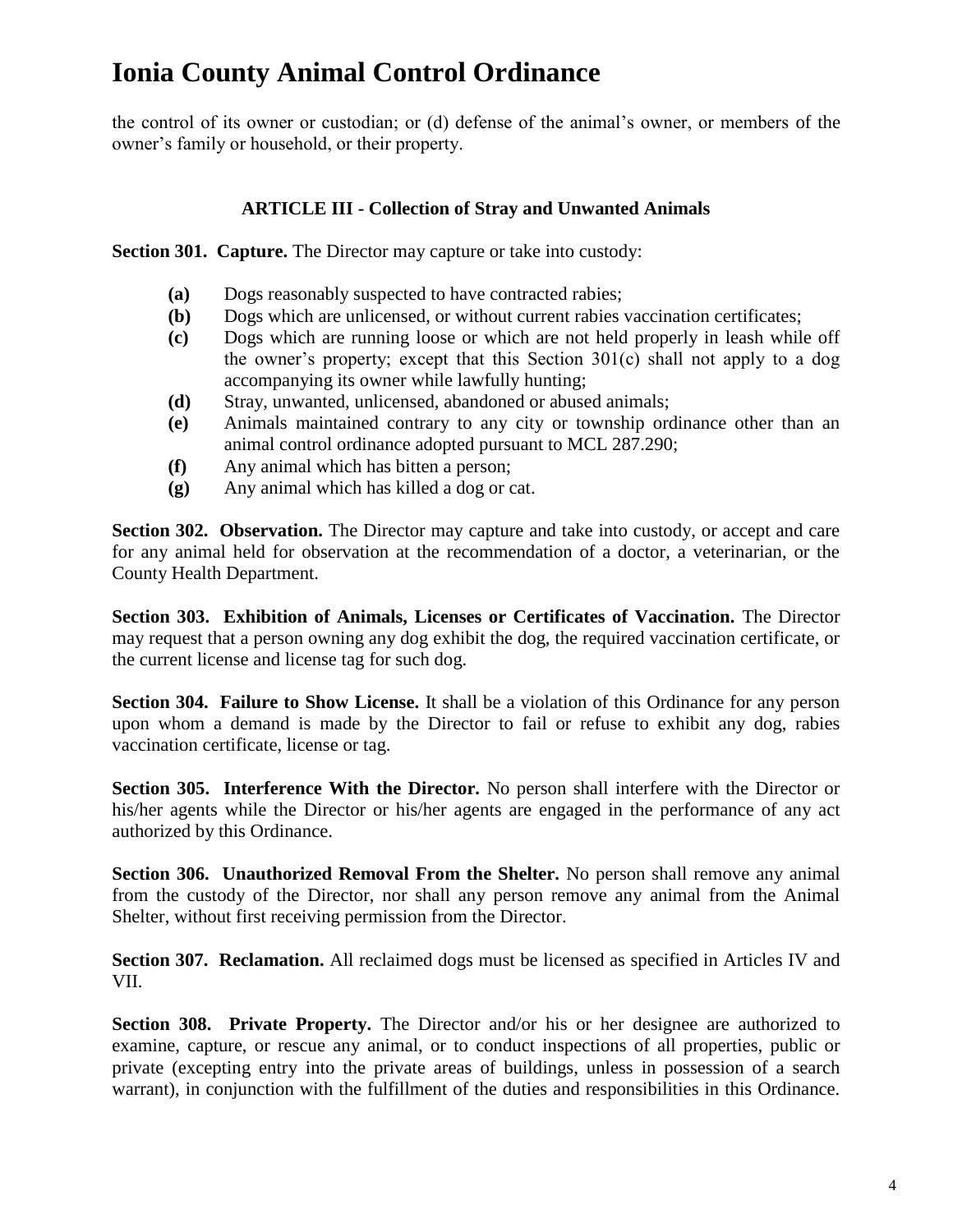No person shall refuse to permit the Director and/or his or her designees, after proper identification, to inspect any premises in connection with enforcement of this Ordinance.

### **ARTICLE IV - Individual Dog Licensing**

**Section 401. Licensing Required.** All dogs shall be licensed by the County except:

- **(a)** A dog under four months of age;
- **(b)** A dog licensed by a municipality in which the dog owner and dog reside;
- **(c)** A dog licensed by another state or county in which the dog and owner reside, if the owner will be present in the County for thirty days or less;
- **(d)** Dogs kept in dog kennels licensed pursuant to Article V hereof.

**Section 402. Rabies Vaccination.** All dogs shall be currently protected by a rabies vaccine active at the time of license issuance. Such vaccine shall be administered by a veterinarian, except when a veterinarian states in writing that the dog should not be vaccinated for medical reasons and indicates when the dog can be vaccinated.

**Section 403. Licensing Limitations.** A dog license shall be issued only for an animal which has a current rabies vaccination; provided, however, that a license may be issued to an unvaccinated dog if the veterinarian certification set forth in Section 402 hereof has been obtained.

**Section 404. Individual Licenses.** The County Treasurer or his/her agent shall issue licenses as provided by MCL 287.266. License fees shall be established from time to time by the County Board of Commissioners. There is no license fee for dogs used as a guide or leader dog for a blind person, a hearing dog for a deaf or audibly impaired person, or a service dog for a physically limited person.

**Section 405. License Late Fees.** Failure to comply with the licensing requirements of Section 404 will result in the imposition of such late fees and penalties as may be established from time to time by the County Board of Commissioners.

**Section 406. Wearing of Tags.** A valid license tag shall be affixed to a substantial collar to be furnished by the owner, which with the tag attached, shall at all times be kept on the dog for which the license is issued, except when:

- 1. Such dog is engaged in lawful hunting accompanied by its owner or custodian.
- 2. Such dog is on private property owned by or under the control of the owner of the dog.

**Section 407. Dog Census.** The Board of Commissioners may direct the Department to conduct a census to determine the number of dogs owned, harbored, or kept by persons within the County. Such census shall be taken at such time and in such manner as the Department shall direct. The matters to be determined by said census shall include the number of dogs owned, the sex of such dogs, whether licenses have been obtained as required by this Ordinance, and whether a kennel license has been issued. The results of the census shall be furnished to the County Treasurer who shall, when directed by the Board of Commissioners, compare his/her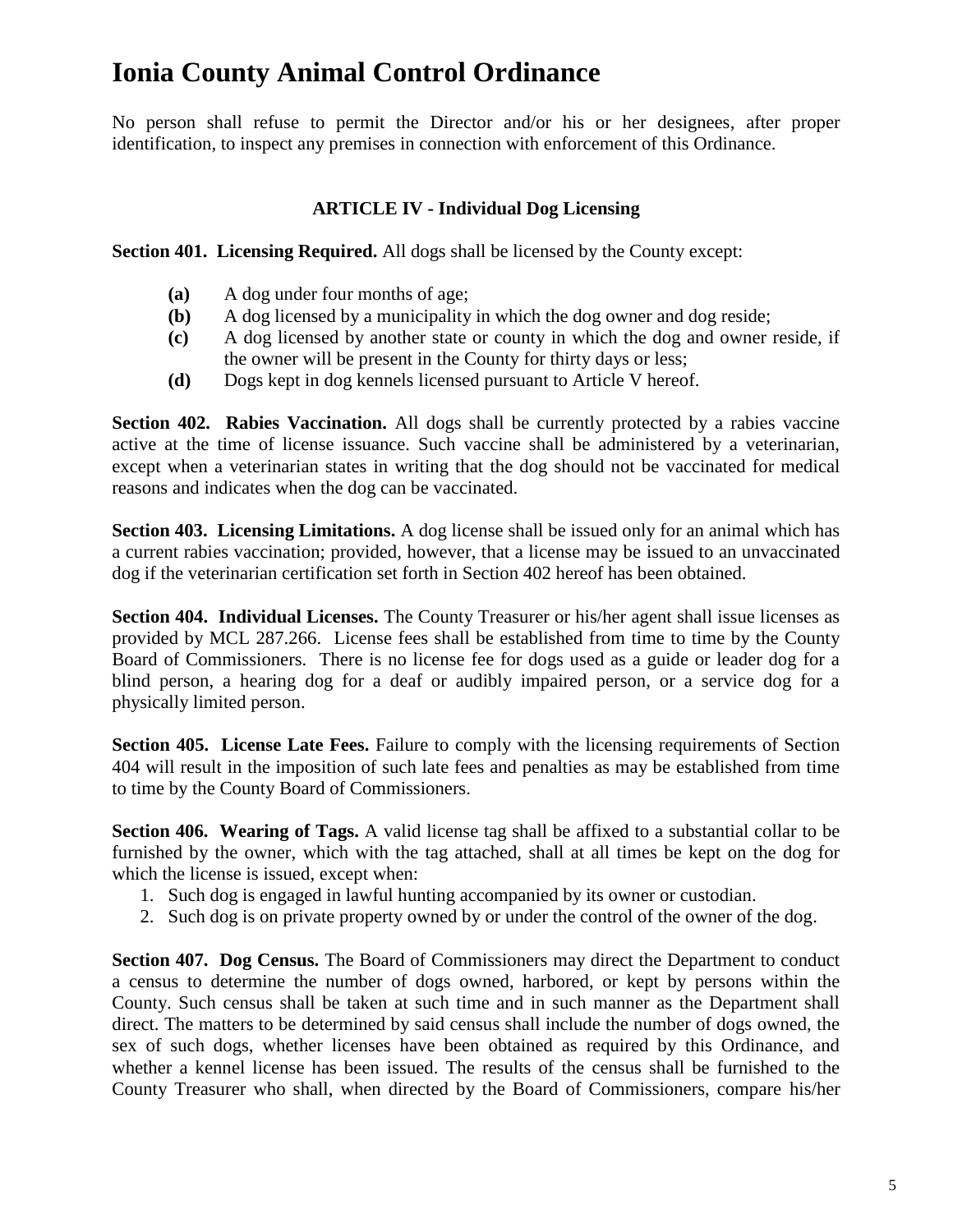records of dogs actually licensed in each city, village, or township of the County with the report of the census to determine and locate all unlicensed dogs. Owners of such unlicensed dogs shall be subject to penalties and/or fines as provided by this Ordinance.

### **ARTICLE V - Dog Kennels**

**Section 501. Kennel License.** Any person operating a Dog Kennel must obtain a kennel license in accordance with MCL 287.270 and applicable Administrative Rules. The cost of such license shall be set from time to time by the County Board of Commissioners. Each application shall be on a form provided by the department and shall set forth the location of the kennel and the maximum number of dogs which will be kept in the kennel.

**Section 502. Rabies Vaccination.** Each dog kept in the kennel shall be vaccinated for rabies as specified in Section 402, unless the dog is less than four months old.

**Section 503. Inspection.** Each kennel shall be inspected prior to the issuance of a kennel license to assure compliance with this Ordinance. Additional inspections may occur at any time, but at least annually, to assure compliance with this Ordinance and to prevent any community health problem.

**Section 504. Revocation of License.** A kennel license may be revoked if a condition exists which will endanger the health of the community or if the kennel is, in the opinion of the Director, not in compliance with this Ordinance. If a kennel license is revoked as provided in Section 504, all fees paid in connection with the issuance of the license shall be deemed forfeited to the County. Appeal of such revocation may be made through the Board of Commissioners by filing a written protest within ten (10) business days of the revocation. A hearing before the Board of Commissioners shall be scheduled within ten (10) business days after the receipt of the written protest.

**Section 505. Display of License.** Every person having a kennel license shall keep the license posted and exhibited in a conspicuous manner at the kennel.

**Section 506. Local Zoning.** A kennel license shall not be issued where a kennel would constitute a violation of the applicable zoning ordinance and/or official land use plan. Prior to issuance of a kennel license, the permissibility of the use under the applicable zoning ordinance and/or official land use plan shall be verified by the Department.

#### **Section 507. Conditions of Kennel.**

**(a) Building.** All kennel buildings shall be of such construction as will adequately and humanely house any dogs kept therein during any season of the year. The buildings, including walls and floors, shall be of such construction as to be readily cleaned and kennels and yards connected and used to confine kennel dogs shall be kept cleaned and free from accumulation of filth, mud, and other debris. Enclosures which give adequate protection against weather extremes shall be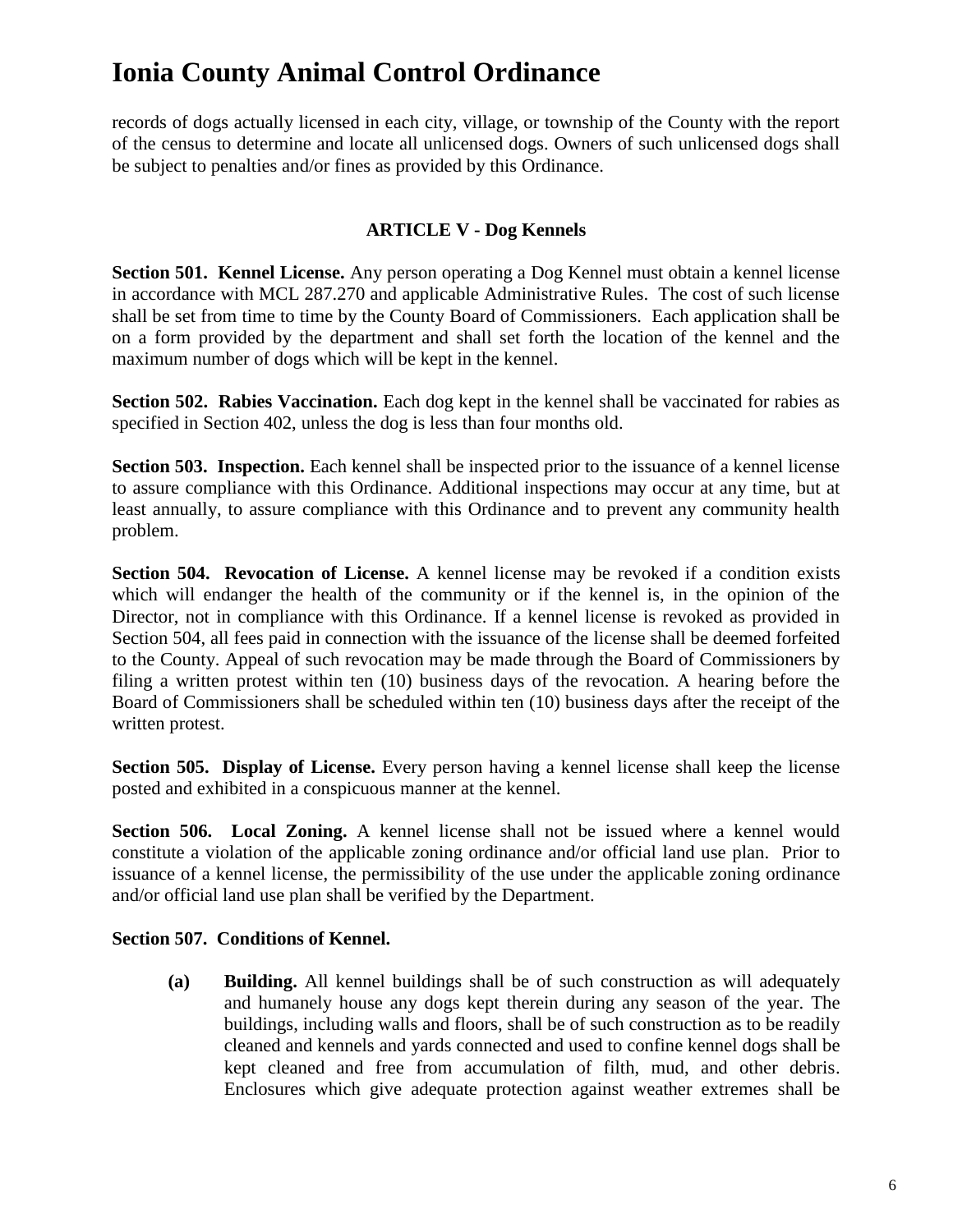provided. Floors and walls of buildings shall be of an impervious material to enable proper cleaning and disinfecting. The building temperature shall be maintained at a reasonable level, and adequate ventilation shall be provided.

- **(b) Cages.** Cages shall provide enough space to let each dog stand up, lie down and turn around without touching the top or sides of the cage. Cages shall be of a material and construction that permits cleaning and sanitizing. Cage floors, unless radiantly heated, shall have either a resting area above the cage floor or some type of bedding.
- **(c) Runs.** Dog runs shall be of concrete or pea gravel. Concrete runs shall have adequate slopes for sanitation. If pea gravel is used, droppings must be collected and removed. All runs must be periodically disinfected.
- **(d) Feeding.** All food shall be free of contamination, wholesome, palatable, and of sufficient quality and nutritive value to meet the daily requirements determined by the condition and size of the animal.
- **(e) Water.** All animals shall have fresh water available at all times. Water vessels shall be mounted or secured in a manner which prevents tipping.

### **ARTICLE VI - Animal Behavior**

**Section 601. Dogs Running At Large.** A person who owns or has custody or control of a dog shall prevent the dog from running at large. A person who owns or has custody or control of a dog shall, at any time the dog is off that person's property, except when a dog is accompanying its owner while lawfully hunting, restrain the dog with a lead or leash, or any other appropriate means.

**Section 602. Quarantine.** Every dog or other animal which has bitten a person shall be quarantined for a period of not less than ten days. Such quarantine shall be at the Animal Shelter, a veterinary office, or a place designated by the Director. The owner shall surrender the animal to the Director upon request.

**Section 603. Health Hazard.** Any animal that is known to have bitten a person or other animal may be declared a health hazard by the Director, in his/her sole discretion. The Director may require that the animal be removed from the community, quarantined or confined in a manner specified by the Director.

**Section 604. Defecation.** A person who owns or has custody or control of an animal shall prevent the animal from defecating on any public or private property other than his/her own, or shall immediately collect and properly dispose of all fecal matter deposited by the animal while it is off his/her property.

**Section 605. Stray Livestock.** A person who owns or has custody or control of livestock or poultry shall prevent such animals from running at large on public or private property without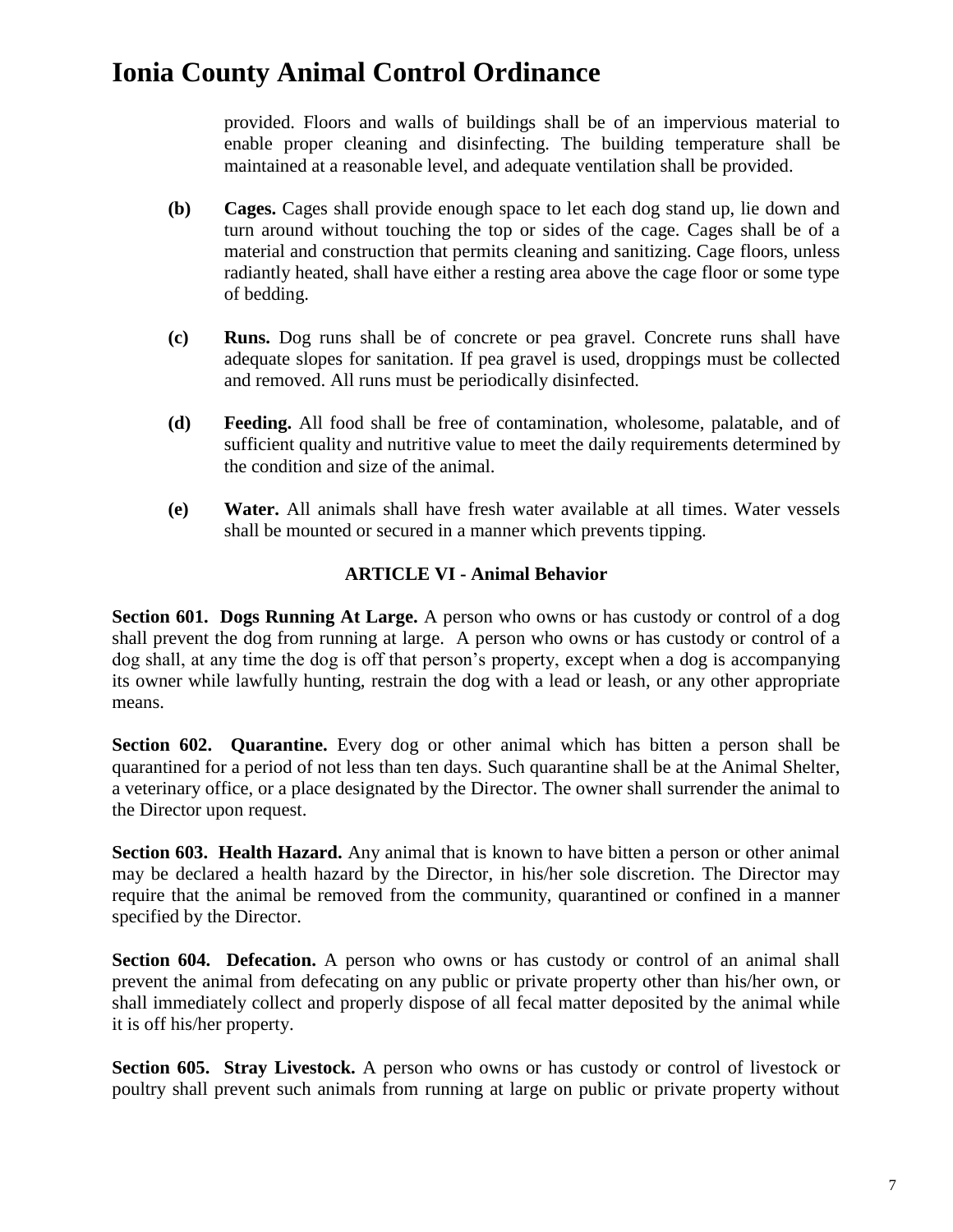the consent of the property owner, provided, however, that this Section shall not prohibit leading or driving livestock, under the owner's or custodian's supervision, along a public highway.

**Section 606. Nuisance.** A person who owns or has custody of a dog shall prevent the dog from engaging in nuisance behavior. The owner of a dog shall prevent the dog from barking, whining, or howling in an excessive, continuous or untimely fashion.

**Section 607. Aggressive or Dangerous Animal.** A person who owns or has custody of a dog shall prevent the dog from engaging in aggressive or dangerous behavior.

### **ARTICLE VII - Impoundment Procedures**

**Section 701. Animal Shelter.** The Animal Shelter is the animal custodial care facility of the county. The Director shall hold all animals impounded by him/her as provided in MCL 287.388. Any stray animal found in the County may be delivered to the custody of the Shelter during normal working hours. Procedures for the impoundment of exotic animals shall be determined in the Director's discretion.

**Section 702. Apprehension of Strays.** Any person finding a stray animal may assist the Department by holding such animal for the Director to pick up or by delivering it to the Animal Shelter, in accordance with Section 701.

**Section 703. Length of Impoundment.** Length of impoundment shall be:

- **(a) Unlicensed Animals.** The Animal Shelter shall hold all healthy unlicensed animals for 4 business days.
- **(b) Licensed Dogs.** The Animal Shelter shall hold all healthy stray dogs with current, valid licenses 7 business days from the date notice is given.
- **(c) Sick or Injured Animals.** Any animal that is suffering unduly from illness or injury may be destroyed at the discretion of the Director.
- **(d) Voluntarily Surrendered Animals.** Any animal may be destroyed at the request of the owner for a fee set from time to time by the County Board of Commissioners.

The length of impoundment shall be computed by excluding the first day the animal is brought to the shelter and including the last day of confinement. If the last day is a Saturday, Sunday or legal holiday, the period shall be extended to the next day which is not a Saturday, Sunday or legal holiday.

**Section 704. Records.** The Director shall keep a record of each animal impounded by him/her, the date of the impounding, the date and manner of its disposal, as required by applicable law.

**Section 705. Notice.** When any animal wearing a current, valid license tag issued by the County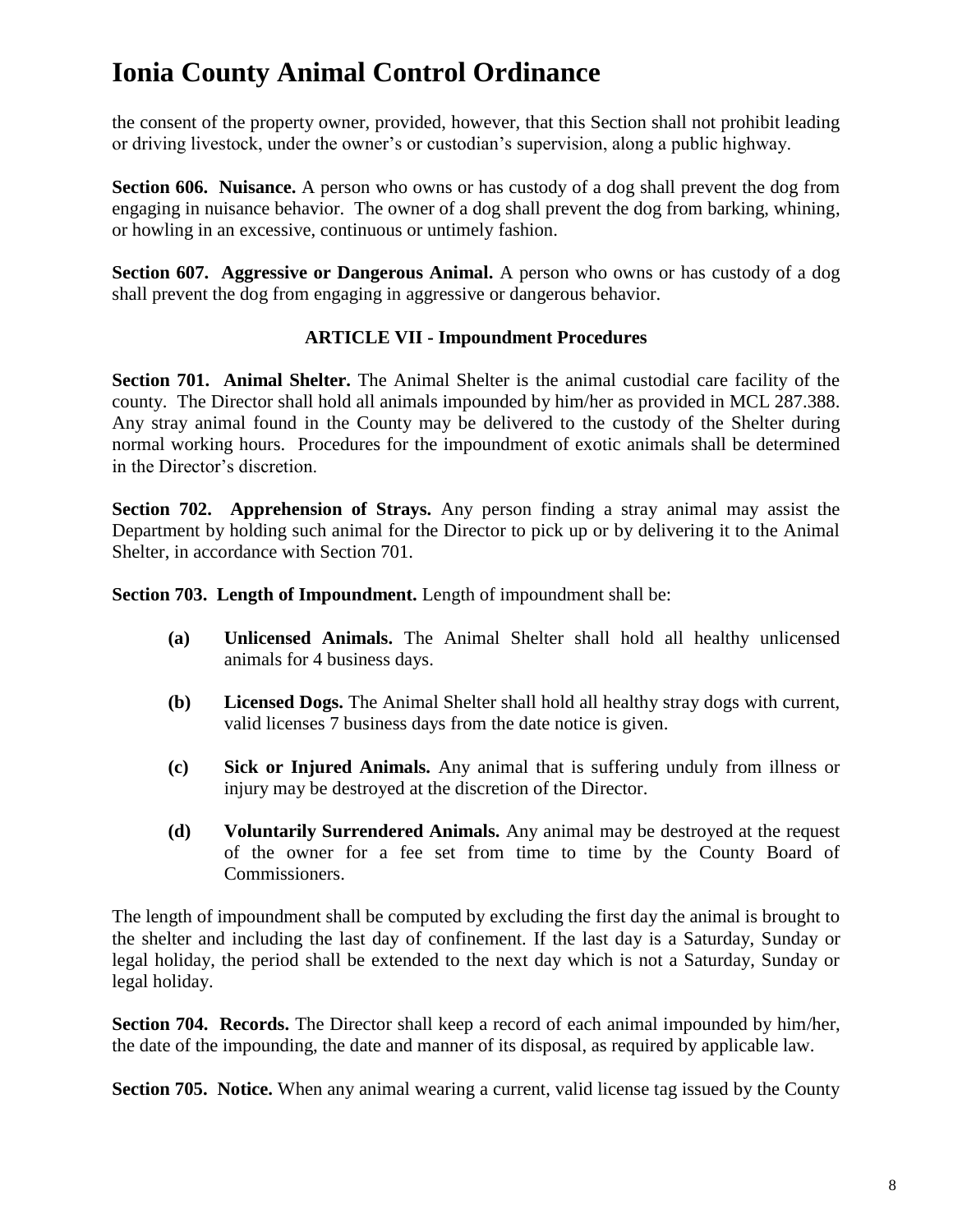of Ionia or any municipality within the County of Ionia is impounded pursuant to this Ordinance, the Director shall, within twelve working hours after receiving such animal, give written notice of the animal's confinement to the person to whom the license was issued.

**Section 706. Compliance.** The Director shall not release or sell any animal that has been impounded in accordance with this Ordinance, unless the person to whom the animal is released or sold provides satisfactory evidence that the animal will be maintained in accordance with this Ordinance and any other relevant ordinance or statute.

**Section 707. Medical Attention.** The Director may employ a veterinarian whenever s/he deems it necessary in order to properly care for an impounded animal. The County shall charge a fee for veterinary services, and such animal shall not thereafter be redeemed without payment of such fee in addition to other impoundment fees and costs.

**Section 708. Payment of Fees.** The Director shall not release any dog unless the dog is first licensed and vaccinated against rabies and all fees and costs established from time to time by the Department and the County Board of Commissioners have been paid in full.

**Section 709. Unclaimed Animals.** All animals not reclaimed within the period of time established for the holding of strays may be disposed of at the discretion of the Director, or his/her designee.

### **ARTICLE VIII - Keeping of Animals**

**Section 801. General Regulations.** Every person who owns or who has charge, care or custody of an animal shall ensure that such animal is provided with sufficient food and water, and sanitary living conditions to ensure that the animal is healthy.

#### **Section 802. Cruelty.**

- **(a) Beating/Injury.** No person shall cause abusive injury to any animal.
- **(b) Tormenting.** No person shall torment any animal.
- **(c) Abandonment.** No person shall abandon any animal.

A violation of Section 802 shall be deemed a misdemeanor.

**Section 803. Exotic Animals.** No person shall keep any exotic animal or type of animal which the Director may determine to be a hazard to the community.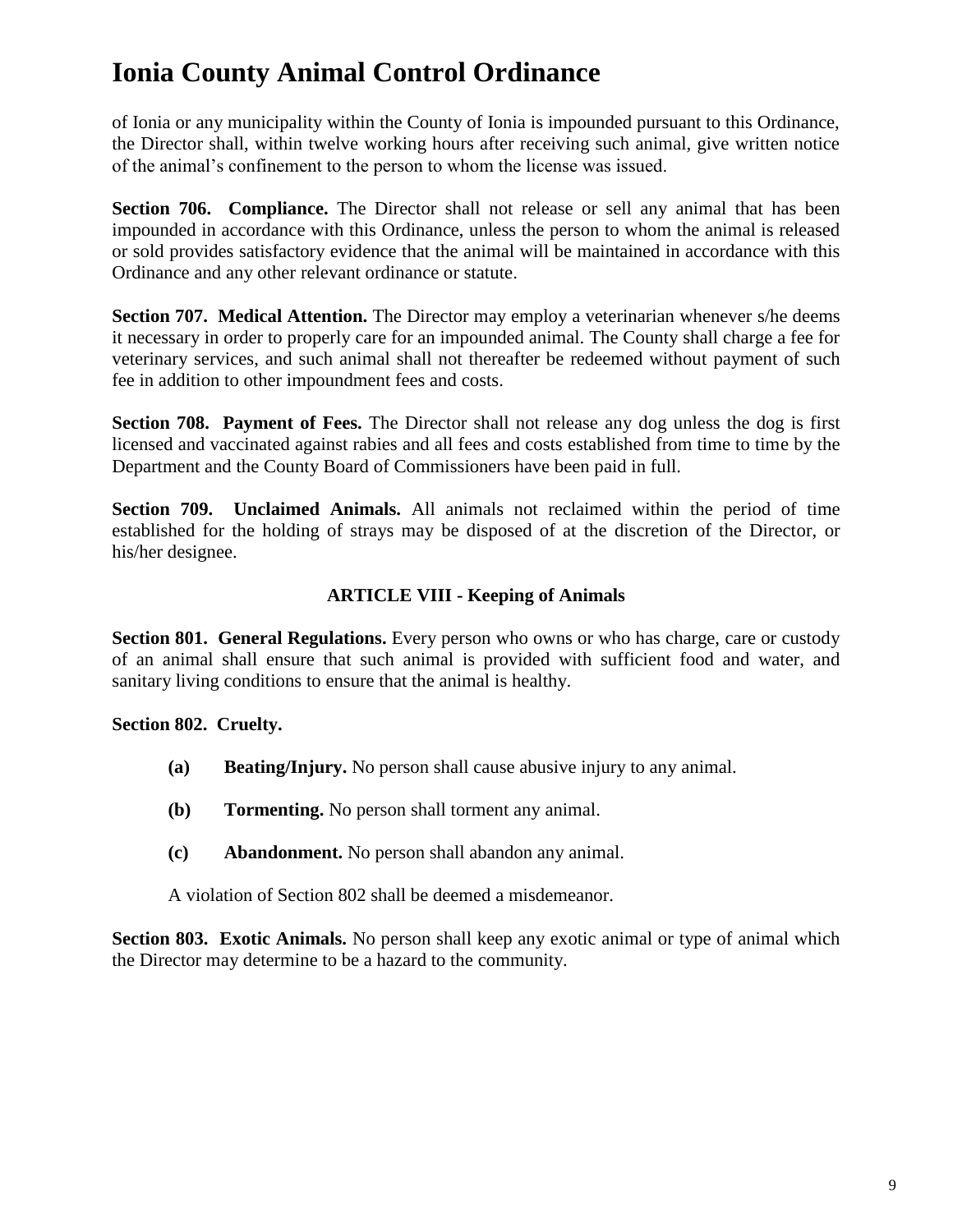### **ARTICLE IX – Enforcement and Penalties**

**Section 901. Penalties.** Violations of this Ordinance may be addressed as set forth in this Section 901.

**1. Corrective Action.** The Director may order correction of a violation and may specify the nature of corrective action required and a reasonable time limit for the corrective action to be completed. In the case of violations that may present an imminent danger to public health and safety, immediate corrective action may be required.

**2. Civil Infractions.** Unless otherwise designated, first or second offense violations of this Ordinance shall be deemed municipal civil infractions, as provided by MCL 600.8727. Civil infractions shall be punishable by a fine of Fifty (\$50.00) to Two Hundred (\$200.00) Dollars, in accordance with the schedule of civil fines adopted by the County Board of Commissioners. Civil infraction tickets may be written by the Animal Control Officer or by such other persons as may be provided for by law. Court costs may be levied against any person determined to be guilty of or responsible for a violation of the Ordinance. Each day this Ordinance is violated shall be considered as a separate violation. Any action taken under this Ordinance shall not prevent civil proceedings for abatement or termination of the activity prohibited by this Ordinance.

**3. Misdemeanors.** Unless otherwise designated, third or subsequent violations of this Ordinance shall be deemed misdemeanors, and shall be punishable by 90 days jail and/or \$100 to \$500 fine, plus the costs of prosecution.

The classification of an offense as a civil infraction or misdemeanor under this Ordinance shall not preclude the Department and its designees, the Prosecuting Attorney, the Attorney General, or any other law enforcement officer from electing to prosecute the offense or offender under any other applicable state law.

**Section 902. Enforcement.** Any Ionia County Sheriff's Deputy, Animal Control Officer, or other authorized County official (as provided in MCL 600.8701) is authorized to issue and serve municipal civil infraction citations if the Deputy, Animal Control Officer, or authorized County official has reasonable cause to believe that a person has committed a violation of this ordinance.

**Section 903. Fines.** The applicable fines and/or penalties for violations of this Ordinance are set forth in the "Ionia County Animal Control Fine Schedule," which is attached hereto and incorporated herein by this reference.

**Section 904. Violations Bureau.** Ionia County 64A District Court has been established as the Violations Bureau for the municipal civil infraction violations.

**Section 905. Payment.** All persons who receive citations will have thirty (30) days to contact 64A District Court to pay the fine or contest the violation.

**Section 906. Contested Violations.** If the defendant contests the violation, the complaint will be forwarded immediately to the District Court to schedule an informal or formal hearing.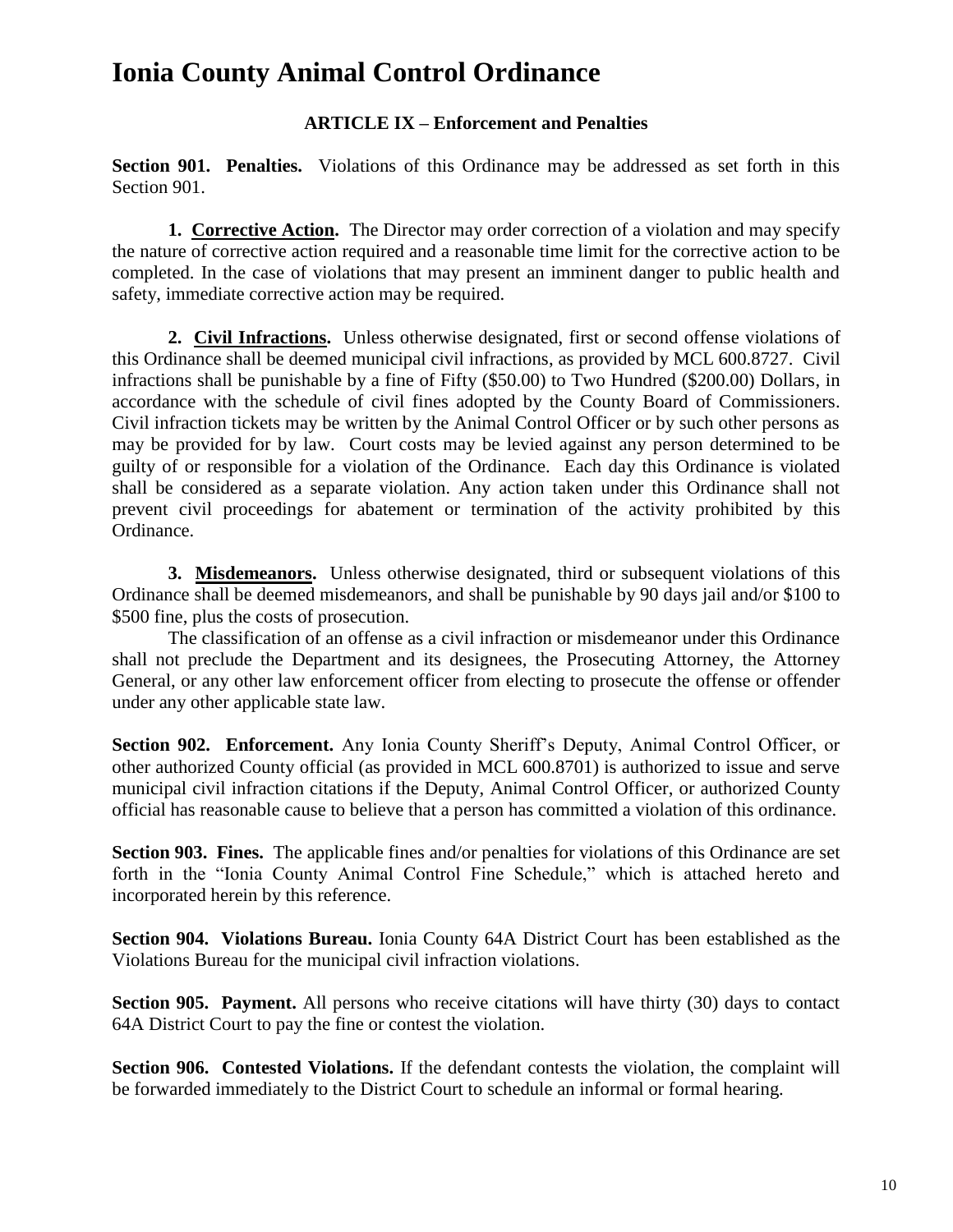### **IONIA COUNTY ANIMAL CONTROL FINE SCHEDULE**

#### **30 days after issuance, complaint citations will be forwarded to District Court and fines and costs may increase**

| Sec. 305 |                                                  | \$100 |
|----------|--------------------------------------------------|-------|
| Sec. 306 | Unauthorized removal from Animal Shelter custody | \$100 |
| Sec. 401 |                                                  | \$50  |
| Sec. 402 |                                                  | \$50  |
| Sec. 406 |                                                  | \$20  |
| Sec. 501 |                                                  | \$150 |
| Sec. 502 |                                                  | \$50  |
| Sec. 507 |                                                  | \$50  |
| Sec. 601 | Dog running stray $\&$                           |       |
| Sec. 606 | Nuisance Animal, Barking dog:                    |       |
|          |                                                  | \$35  |
|          |                                                  |       |
|          |                                                  |       |
| Sec. 602 |                                                  |       |
| Sec. 604 |                                                  | \$25  |
| Sec. 605 | Stray livestock:                                 |       |
|          |                                                  | \$50  |
|          |                                                  |       |
|          |                                                  | \$100 |
|          |                                                  |       |
|          |                                                  | \$200 |
|          |                                                  |       |
| Sec. 607 | Aggressive Animal & Dangerous Animal             |       |
|          |                                                  | \$25  |
|          |                                                  |       |
|          |                                                  |       |
| Sec. 801 | Keeping of Animals                               |       |
|          |                                                  | \$25  |
|          |                                                  |       |
| Sec. 802 |                                                  |       |
| Sec. 803 |                                                  |       |
|          |                                                  |       |